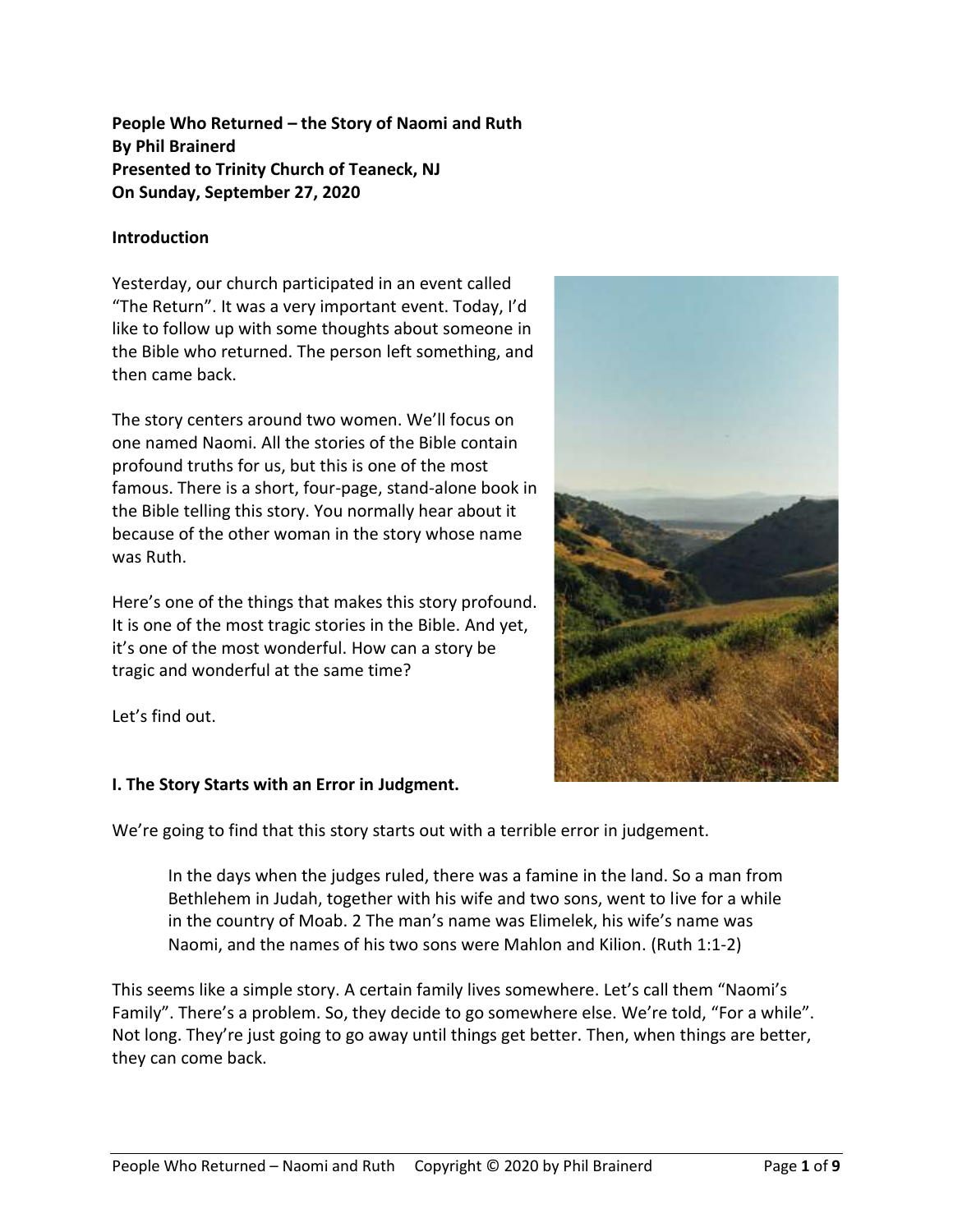

Add to this, the place they're going to isn't all that far away. This family lives in what is today Israel. Let's look at it on a map. They live in a little town called Bethlehem (top arrow). They're not too far from the Dead Sea. I've read that you can see Moab from that place across the sea. (bottom arrow)

This is a common story in today's world. Got a problem? Move! We're going to learn through, that this was a terrible error in judgment. Here's why: This story occurred over 3000 years ago. When the children of Israel entered the promised land all those years ago, God made many promises to his children. They can be summarized in two words, both beginning with the letter "P". They are "Provide" and "Protect".

*Palestine in the time of the Judges*

This was described very well in a well-known passage of Scripture:

1 The Lord is my shepherd; I shall not want.

2 He makes me lie down in green pastures. He leads me beside still waters. 3 He restores my soul. He leads me in paths of righteousness for his name's sake.

4 Even though I walk through the valley of the shadow of death, I will fear no evil, for you are with me; your rod and your staff, they comfort me. (Psalm 23:1-4 (ESV))

So, here are God's promises: God will provide: "I shall not want." God will protect: "I will fear no evil." God promised to do these things for the Hebrew people. Incidentally, this are promises today to all people who follow God.

There are many different ways of characterizing faith. These two words are one way to look at it. People with faith in God base their lives on these promises.

So, Naomi's family is a Hebrew family, living under these promises. Add to this, most of their lives, they had evidence that these promises were true. For example, their home was called "Bethlehem". That's a Hebrew word that means, "House of Bread." Did you ever visit the House of Pancakes? That name means, there are lots of pancakes there. In those days, bread was everyone's main food. In this place, they had so much bread, they named the town after it. They must have had good soil, great fields and good weather that gave them abundant harvests. And Naomi's family wasn't poor. They owned land in this territory. Life was good. There is every evidence that God was true to his promises.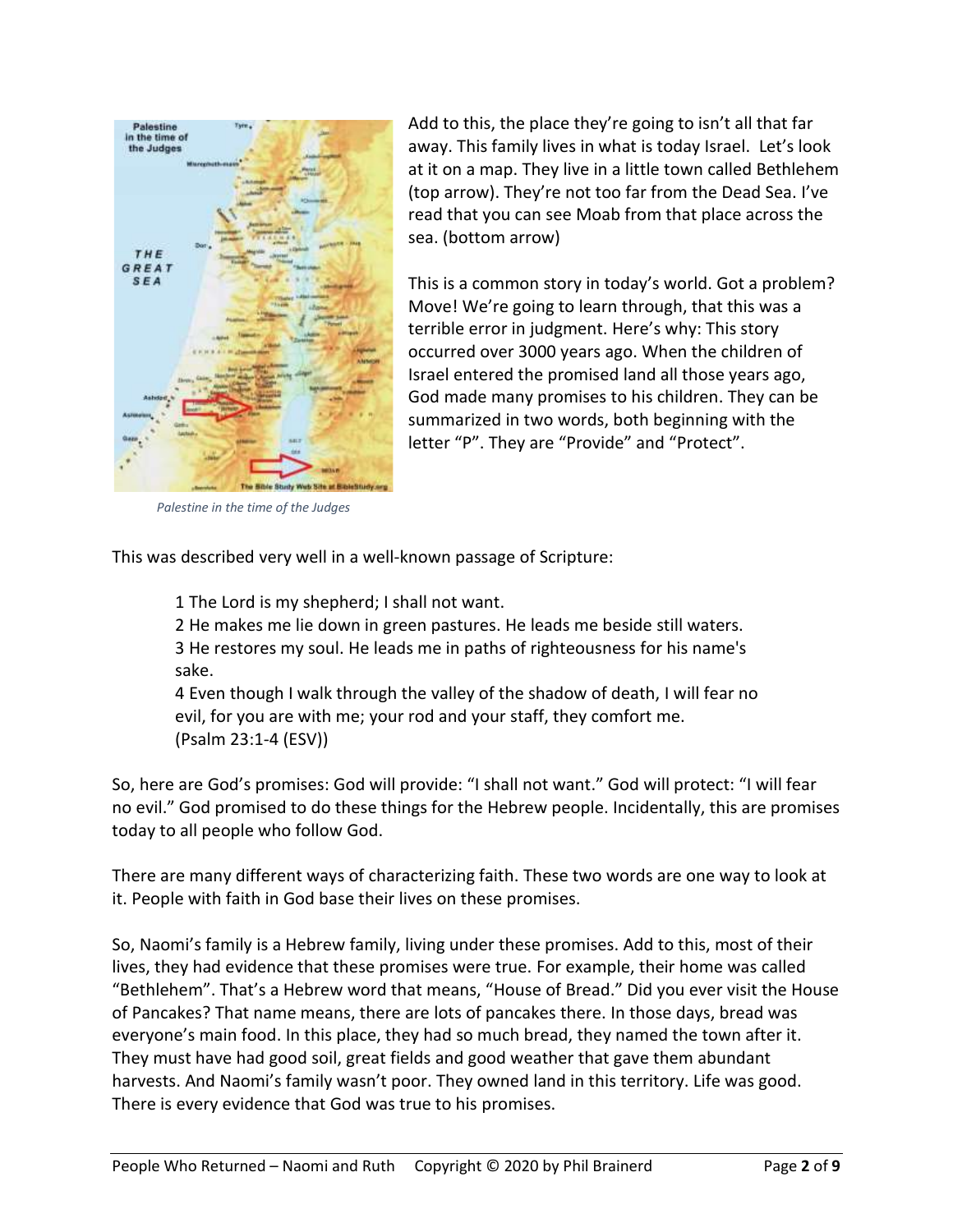Until one year. Sometimes, God wants his children to grow in their faith. So, he presents a challenge. In this case, there was a famine. Something went wrong with the harvest.

How would the people of Bethlehem and the surrounding regions respond? Would they respond with faith in God's promises? Everybody looked at each other. They asked, "What should we do?" Apparently, most people said, "Let's stay put." "Let's trust that the Lord will come through on his promises."

Sadly, not Naomi's family. They said, "You all can stay here. We're going to go someplace else." In other words, they said, "We are not going to work on the assumption that God will be true to his promises." To Naomi and her family, God was somehow deficient. He was not to be fully trusted when it came to protection and provision. So, they left.

And the place they went had a very distinct quality. In Israel, the people worshiped the God of Abraham. We believe this is the one true God. So, at the time, this was the best place on the planet to be. In Moab, the people worshipped a god named "Chemosh". Chemosh was a false god. The people who worshipped him were evil. They taught that Chemosh demanded extreme sacrifices that sometimes included people - Human sacrifice. Naomi and her family essentially said, "Here in Israel, it looks like God isn't to be trusted." "We'll go someplace else where their god is doing a better job." Naomi's family wasn't just leaving a physical location when they left Israel to live in Moab. They left the promises of God.

How does this work out?

## **II. Things don't work out very well.**

Now Elimelek, Naomi's husband, died, and she was left with her two sons. (Ruth 1:3)

How did this work out? Very badly. Naomi's husband died. We don't learn how, but apparently, not long after arriving in Moab, Naomi and her two sons suffered a terrible tragedy. Maybe it was time to suggest that moving was a bad idea? Maybe Naomi's family should go back to the promised land and trust the God of Israel?

No, instead, they doubled down.

They married Moabite women, one named Orpah and the other Ruth. (vs. 4)

The two boys each take wives from Moab. Today, nobody would give this a thought. If you're Irish, and you want to marry somebody who's Italian, no big deal. I'm glad to say that in today's world, you can marry anybody you want, no matter what their nationality. I think that's great.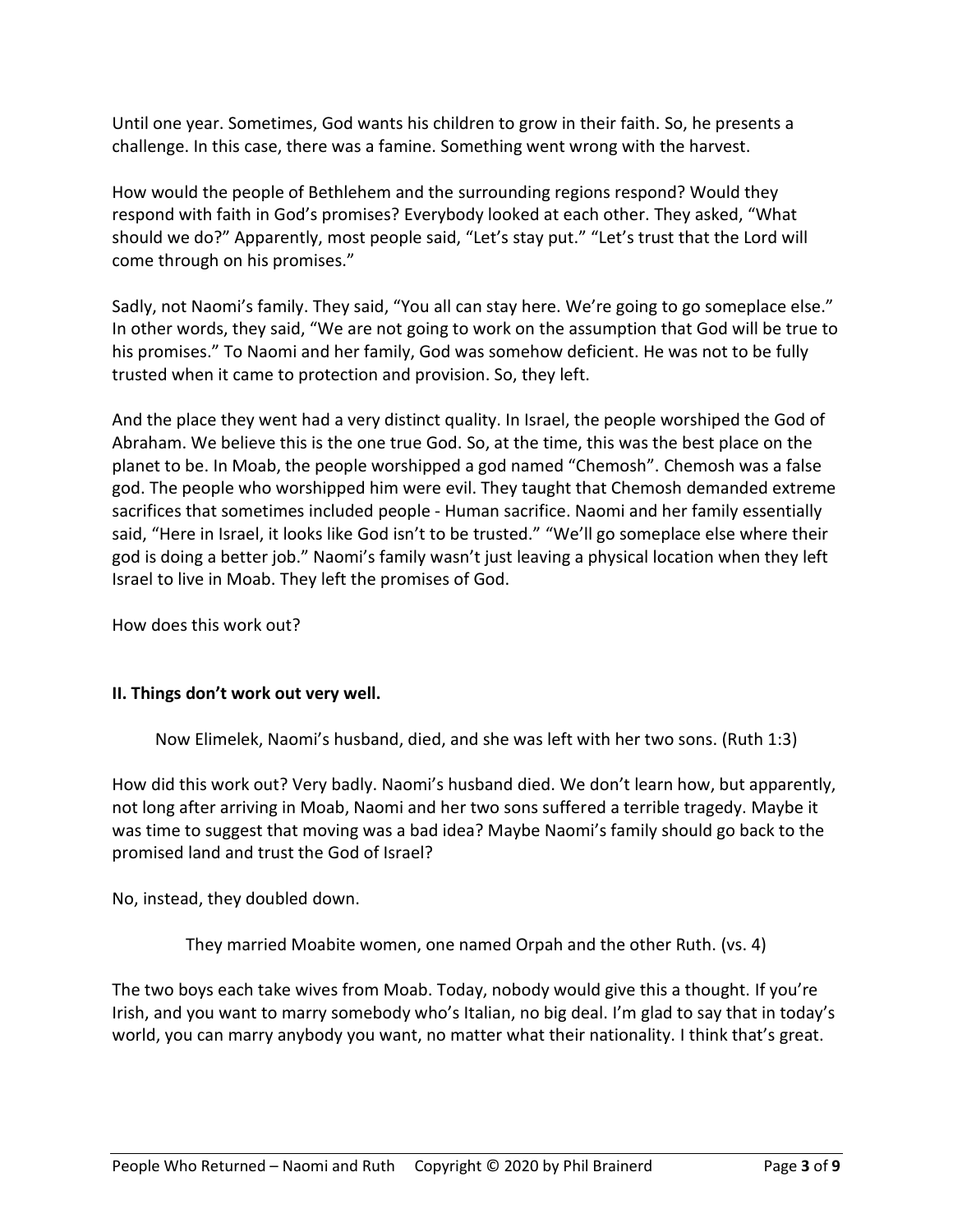However, this turned out to be another bad idea. Here's why: Ethnicity wasn't the issue here. The issue was faith. Faith is very different than nationality or people-groups. Faith involves *your direction in life.*

Let me give an illustration: Let's say that I'm a medical researcher, and I discover a pill that cures cancer. I'm very proud of my pill, and I tell everyone I meet about it. If someone has cancer and they take my pill, they will be cured. For the sake of illustration, let's assume this is true. But let's say that everywhere I go, my wife follows after me and says, "My husband is a wonderful man, and I love him very much, but his pill doesn't work - Don't believe a word he says." That would be exasperating. This relationship would be under great stress.

Faith is like that. We're told in the Bible that God spoke to Abraham one day. Here's what he said:

> I will bless those who bless you, and whoever curses you I will curse; and all peoples on earth will be blessed through you. (Genesis 12:3)

Look at that: "…all peoples on earth will be blessed through you." God said that he would bless the world through Abraham. For that reason, young Jewish men were encouraged to marry Jewish women. In those days, that was part of their mission. They were going to bless the world, and it had to be through Abraham. The only exception to this came if a young woman held the same faith. They could marry someone from another people group, but only if the person believed in this mission. Otherwise, you get a husband saying, "The world will be blessed through the God of Abraham. You should follow him". His wife would say, "no, you need to follow my gods." Life in that case would be a mess.

When Naomi's boys took wives from Moab, they were demonstrating that their faith in their God was weak. They didn't believe in the mission of blessing the world. They only cared about themselves.

Recall also that this was supposed to be short-term. Taking local wives means there's more incentive to put down roots.

So, how did *this* work out?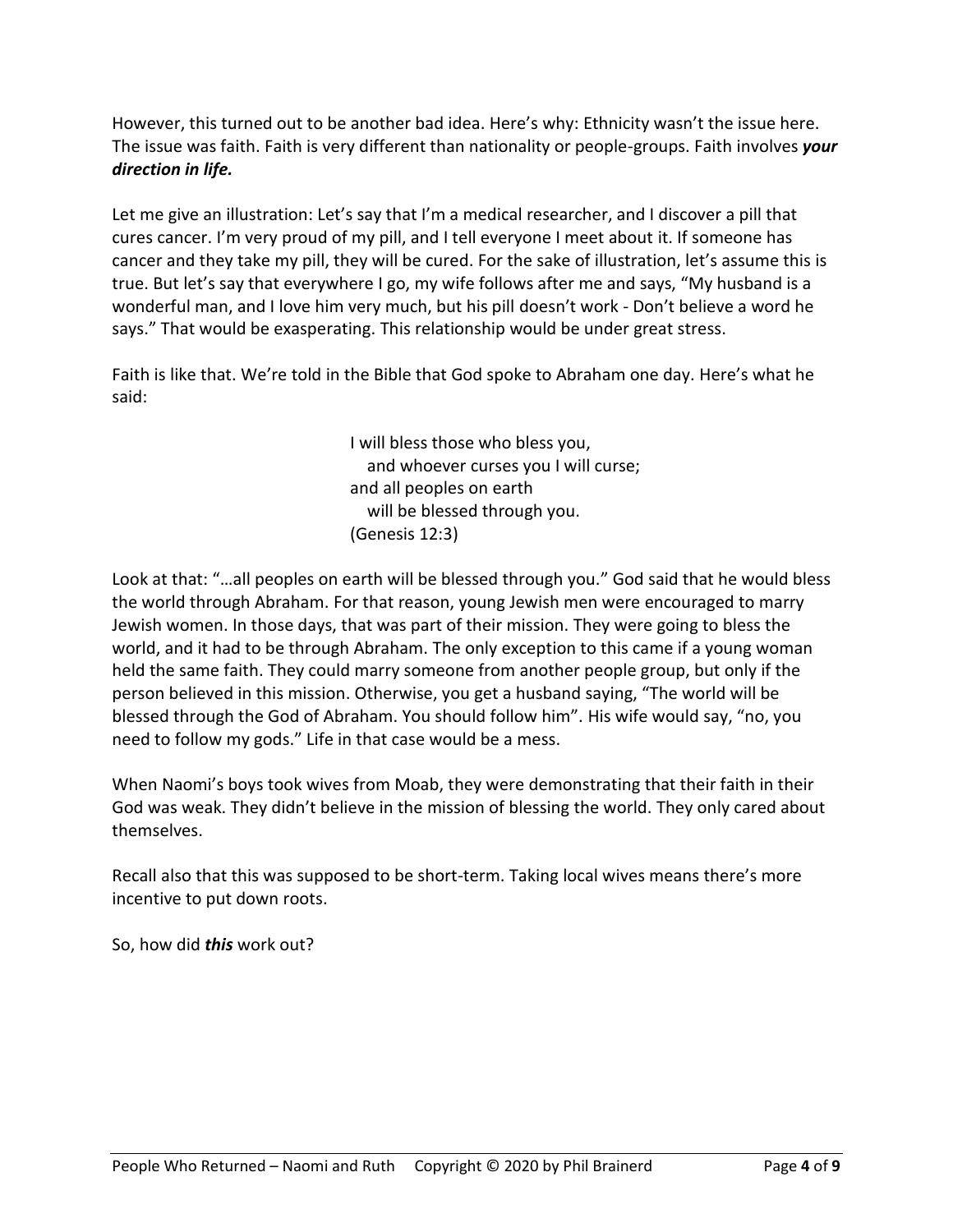After they had lived there about ten years, 5 both Mahlon and Kilion also died, and Naomi was left without her two sons and her husband. (Ruth 1:4-5)

Again, this worked out very badly. In fact, it was even worse - The boys also died.

So, here's Naomi. She's living in a foreign land. She's lost her husband and her sons. She intended to be in Moab for "a little while". "A little while" has become ten years. She has nothing to show for those ten years. In fact, she's lost what little she had. That's why we started by saying that this is one of the most tragic stories in the Bible. This is horrible.

But we also said that this is one of the most wonderful stories in the Bible. Let's find out why.

# **III. Naomi Decides to return.**

When Naomi heard in Moab that the Lord had come to the aid of his people by providing food for them, she and her daughters-in-law prepared to return home from there. (ruth 1:6)

Imagine this: Naomi's in a bad spot. She's lost anything she came with. And now she finds out that if she had just stayed put and trusted God, she would have been fine. What would that feel like? It would feel bad.

At any rate, she packs what few belongings she has and starts off with her two daughters-inlaw. Then she has a realization: She asks herself, "How am I going to take care of these girls". The answer is, she can't. So, she thanks her daughters-in-law for their kindness, and sends them home - Or at least she tries. One of them, a woman named "Orpah", goes. The other is a very special young woman named Ruth.

"It is more bitter for me than for you, because the Lord's hand has turned against me!" At this they wept aloud again. Then Orpah kissed her mother-in-law goodbye, but Ruth clung to her. "Look," said Naomi, "your sister-in-law is going back to her people and her gods. Go back with her."( Ruth 1:13-15)

There's something about Ruth that was different than Orpah. We'll find out in a just a minute.

Let's look in the meantime at Naomi. Understand, she's not going back because she had a sudden personal revival. During the ten years she lived in Moab, at any point she could have said, "I realize that I made a bad decision. It's time to go back and rely on the promises of God!" That's not what she's doing. She got word that God had been faithful to his people, just as he promised. So now, there's more food back home than where she is. That's it. She's hit bottom, and there's no place else to go.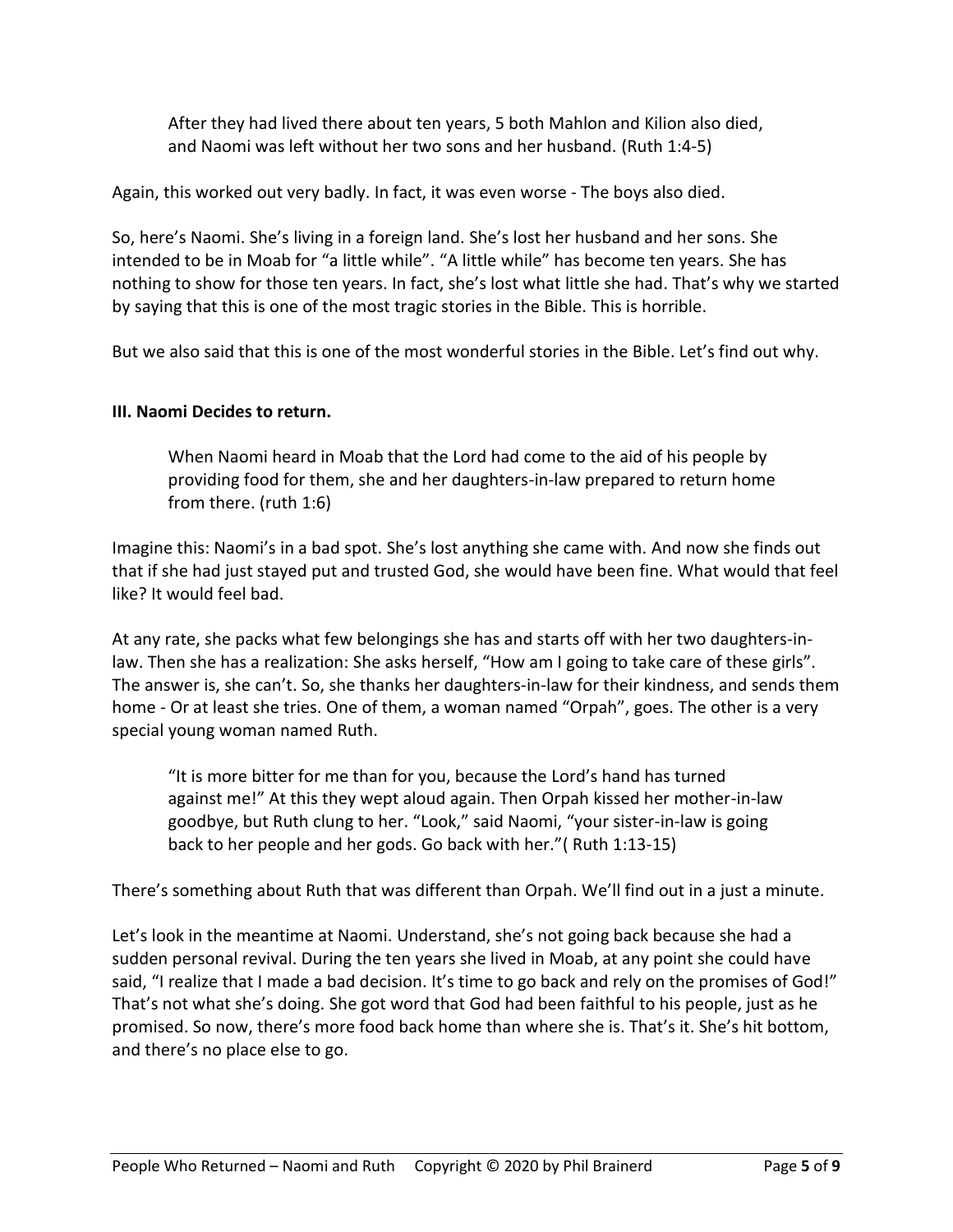So, here is a person who is no giant of faith. She started out with a faith that was wanting. That's why she left her homeland, the land of God's promise. Currently, she has a distorted kind of faith. She believes in God, *but she believes God hates her.* She says he has turned his hand against her. She believes God is mean-spirited and unforgiving.

She says to Ruth, "Your sister-in-law is going back to her gods. You go, too." Naomi doesn't say, "Chemosh is terrible! He's a false god. Yes, life will be hard if you come to Israel, but there we worship the one true God. Whatever you do, don't go back to worshipping Chemosh!"

No. Naomi says, "I've got my 'god', the Moabites have their god. It doesn't matter. In fact, my God doesn't care about me. He's mad at me. You're better off staying here with Chemosh and his followers."

Naomi is not the best example of a woman of faith. That makes what is about to follow even more remarkable.

But Ruth replied, "Don't urge me to leave you or to turn back from you. Where you go I will go, and where you stay I will stay. Your people will be my people and your God my God. 17 Where you die I will die, and there I will be buried. May the Lord deal with me, be it ever so severely, if even death separates you and me. (Ruth 1:16-17)

Wow! What has happened here? Here is a young woman, Ruth, who grew up surrounded by false gods. She's got a home in Moab - A home where she's welcome. If you read the whole story, there are hints that she's an attractive woman who could have her pick of men. But God places something in her heart. It starts as a spark that quickly grows into a flame. She develops a love for her mother in law. She develops a zeal for the one true God. She says, "I'm not staying here. Your people will be my people. *Your God will be my God."* She even appeals to God's authority. "May *the Lord* deal with me, be it every so severely, if even death separates you and me."

Here's Naomi, a woman lacking in faith. She's made mistakes - big mistakes. Because of errors in judgement, because of weak faith, she's lost everything. But still, she does something. You know what it is? She decides to return. She decides to return to her home. She decides to return to the one true God, even though she's not sure why. She thinks he hates her. But she returns anyway.

Because of that, God grants her a miracle. He sends a kind of an angel - A young woman named Ruth. A woman with far more love and faith than Naomi. Those things could only have come from God working in Ruth's heart. Together, they return to the land of the one true God, the land of Israel, the little town of Bethlehem.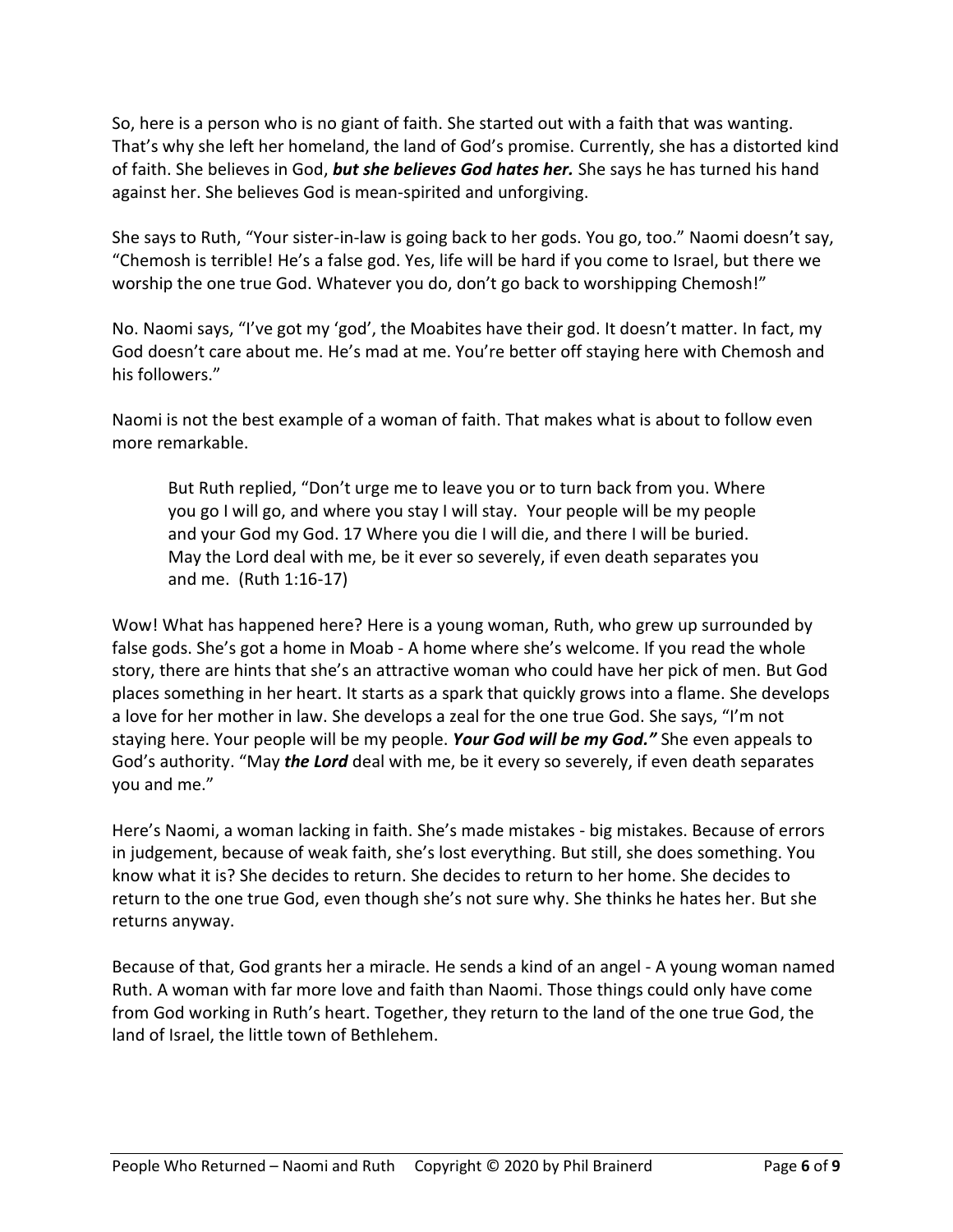What happened there? We don't have time to read the whole story. Because she returned, the Lord blesses Naomi. Because Naomi returned, God works in the life of Ruth. Ruth becomes a person of great character - And it's obvious to everyone.

In order to eat, Ruth becomes something called a "Gleaner". If you were a field worker in those days, you got paid. However, there were those who were not even to the level of a common worker. They were poor. In the Law of Moses, there was a provision for the poor. They were to be allowed to follow field workers during the harvest. Anything the harvesters missed could be picked up by these people. The process is called "Gleaning." So, Ruth works as something below a common laborer. Here's something important: She works so hard all the other field hands notice.

She is eventually noticed by the owner of the field, a man named Boaz. Here's what Boaz says to Ruth:

All that you have done for your mother-in-law since the death of your husband has been fully told to me, and how you left your father and mother and your native land and came to a people that you did not know before. 12 The Lord repay you for what you have done, and a full reward be given you by the Lord, the God of Israel, under whose wings you have come to take refuge! (Ruth 3:11-12)

Boaz was a man of faith, and a man of character. Because of her great faith, and her good character, Boaz and Ruth eventually married and had a child together. Naomi lived with them and they all lived happily ever after. So, this turns out to be a wonderful story.

It would be a wonderful story if it ended there. But there's more. The story isn't over until you learn about Ruth's son. His name was Obed. Obed grew up, got married, and had a child name Jesse. Jesse grew up, got married and had a boy named David. *David grew up to be king of Israel.* And not just any king – David was one of the greatest of the ancient Hebrew kings.

That would be a wonderful end of the story. But there's even more. If that wasn't wonderful enough, David had many descendants. He had sons who had sons who had sons. We read earlier that God would bless the world through Abraham. David was a descendant of Abraham. Many generations after David, another child was born in Bethlehem. He was a descendant of David. *His name was Jesus.*

Jesus died for the sins of the world, so that anyone who believes in him can return to God.

Let's pull this all together.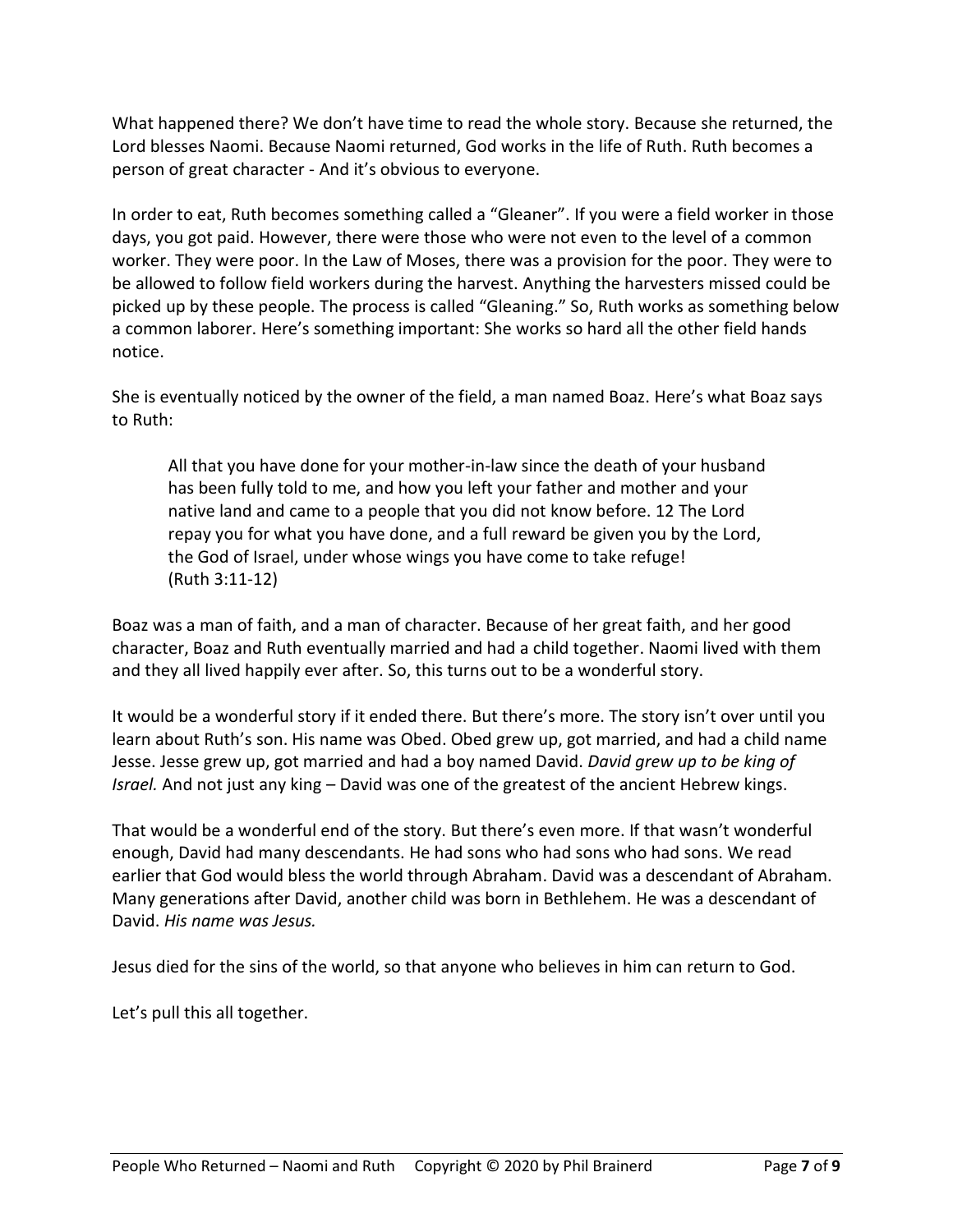## **Conclusion**

So, we have one of the most tragic stories in the Bible. Yet, it's one of the most wonderful.

We have a woman who left. She left the land of promise. She left because her faith was lacking. One day, she decided to return. Not because her faith had become perfect, but because she hit bottom. When she decided to return, God started doing amazing things in her life.

At this point, we need to understand something: There is not always a one-on-one relationship between bad decisions and bad outcomes. And sadly, there is not always a one-on-one relationship between good decisions and good outcomes. However, there are times when God brings challenges into people's lives. At those times, people can choose based on faith in God's promises. Or people can choose something else. For now, that's the point.

Now, notice what happened. All Naomi had to do was decide to return. God took it from there.

Yesterday, the nation prayed that God would help us to return. Because of that, people all over the country are going to return to God. Some people return physically. We want to welcome them into our churches.

Some people return mentally. They may sit in churches every week, but their minds and their hearts aren't there. Those people need to return, too.

Some return from far away. Others are close by. Some return from lives of sin. Others just sense a need to come home.

To all who have returned, mentally or physically, whether from far or not-so-far, whether from hitting the bottom or just a quiet sense that it's time to come home. To all those people, welcome. May the Lord bless you, "…under whose wings you have come to take refuge"

No matter why you returned, you need just one more step: You need Jesus. Earlier, we used the illustration of a pill. The pill cured cancer. Consider this: when Jesus died on the cross, it allowed him to offer the world a cure for death itself. Let us tell you how Jesus can help you to completely return to God. Visit our web site[, TrinityTeaneck.org.](https://trinityteaneck.org/) Or, visit Billy Graham's site, [PeaceWithGod.net.](https://peacewithgod.net/)

Naomi didn't return because she had great faith. But because she chose to return, someone else knew where to go. That someone else was Ruth. Maybe there's someone in your life that just needs to know you're a follower of Jesus? You don't need to be a great evangelist – you just need to point your friends in the right directly. You just need to ask them to follow you to church.

Amazingly, Naomi's decision to return allowed God to raise up another person whom he used mightily - Ruth. God used her in a line of people who eventually produced the Messiah, the